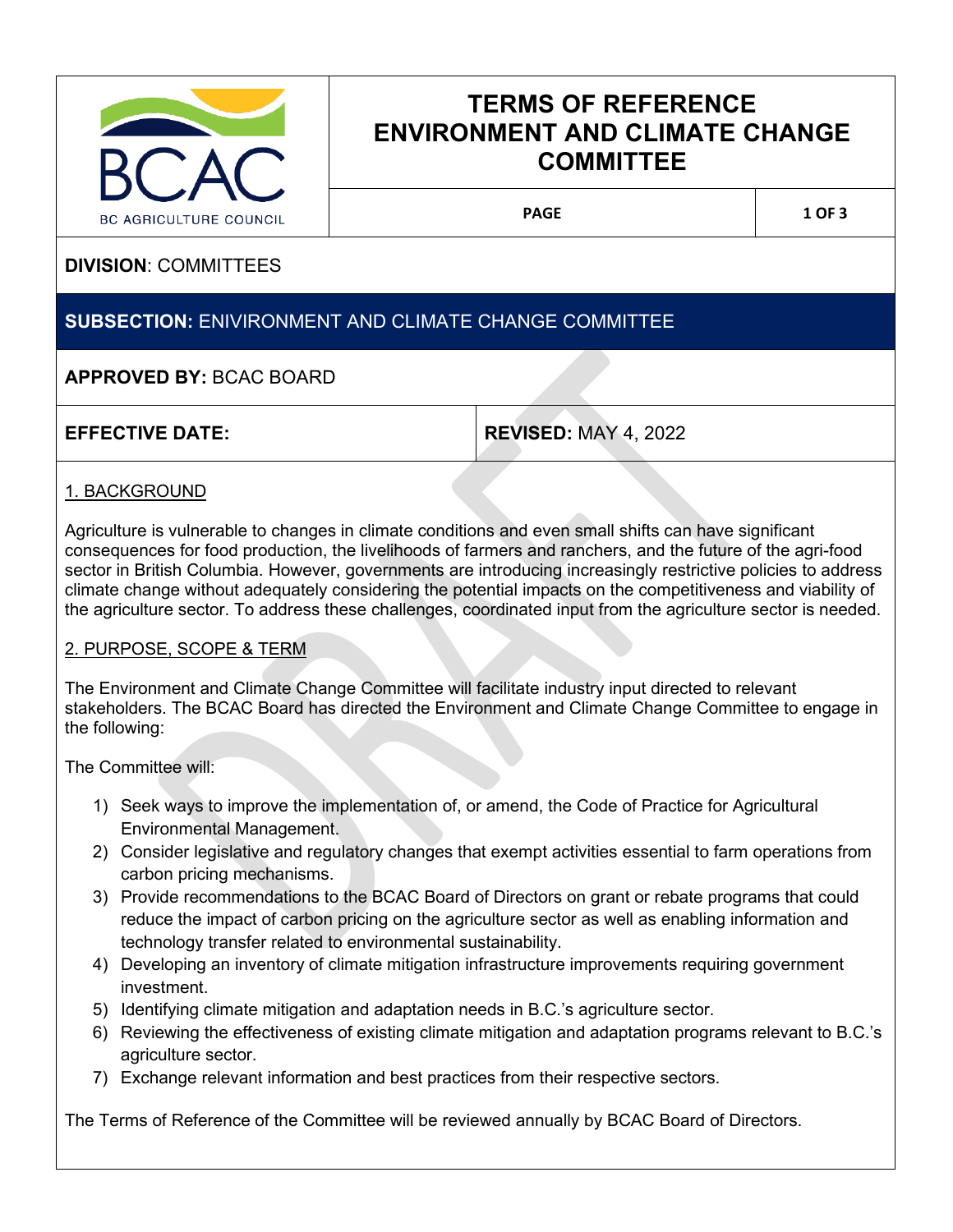# 3. AUTHORITY

This is an operational Committee formed by and accountable to the BCAC Board of Directors.

## 4. MEMBERSHIP

Committee members will be appointed by the BCAC Board of Directors with input from BCAC members. Membership will attempt to reflect the diversity of the BCAC membership, while limiting the overall size of the Committee. Membership will target members most impacted by the subject of the Committee and will consist of producers. Board representation on the Committee will include at least one but no more than two BCAC Board members.

The Committee will initially be comprised of representatives from any interested member groups. To ensure the effectiveness of the Committee, it should not have less than five members and have no more than ten members.

The BCAC President or designate from the Board will be an ex-officio member of the Committee.

Additional participants may be invited to participate in meetings by the Chair or on the Committee by the BCAC Board of Directors as deemed appropriate.

## 5. COMMITTEE MEMBERS COMMITMENT

Committee members commit to:

- Making all reasonable efforts to attend meetings and conference calls as scheduled by the Chair,
- Attend at least 50% of meetings in a 12-month period and be adequately prepared to participate,
- Reviewing discussion materials in advance of meetings,
- Submitting all travel claims to the Committee secretariat within 30 days of the meeting,
- Being familiar with and adhering to the **BCAC Code of Conduct for Directors, Committee Members, and Staff**,
- Abiding by the decision of the majority.

## 6. COMMITTEE PROCEDURES

- 1) Perspective
	- Committee members are expected to bring the perspective of their representative organization, or sector, to discussions.
	- Decisions should be made in the spirit of supporting the short and long-term sustainability of B.C. farmers and ranchers.
- 2) Meetings
	- Annual: in-person or conference call meetings depending on the location of Committee members and meeting agenda.
	- Additional meetings: as required and at the discretion of the Chair.
	- In-person meetings with expenses require pre-approval by the BCAC Executive Director.